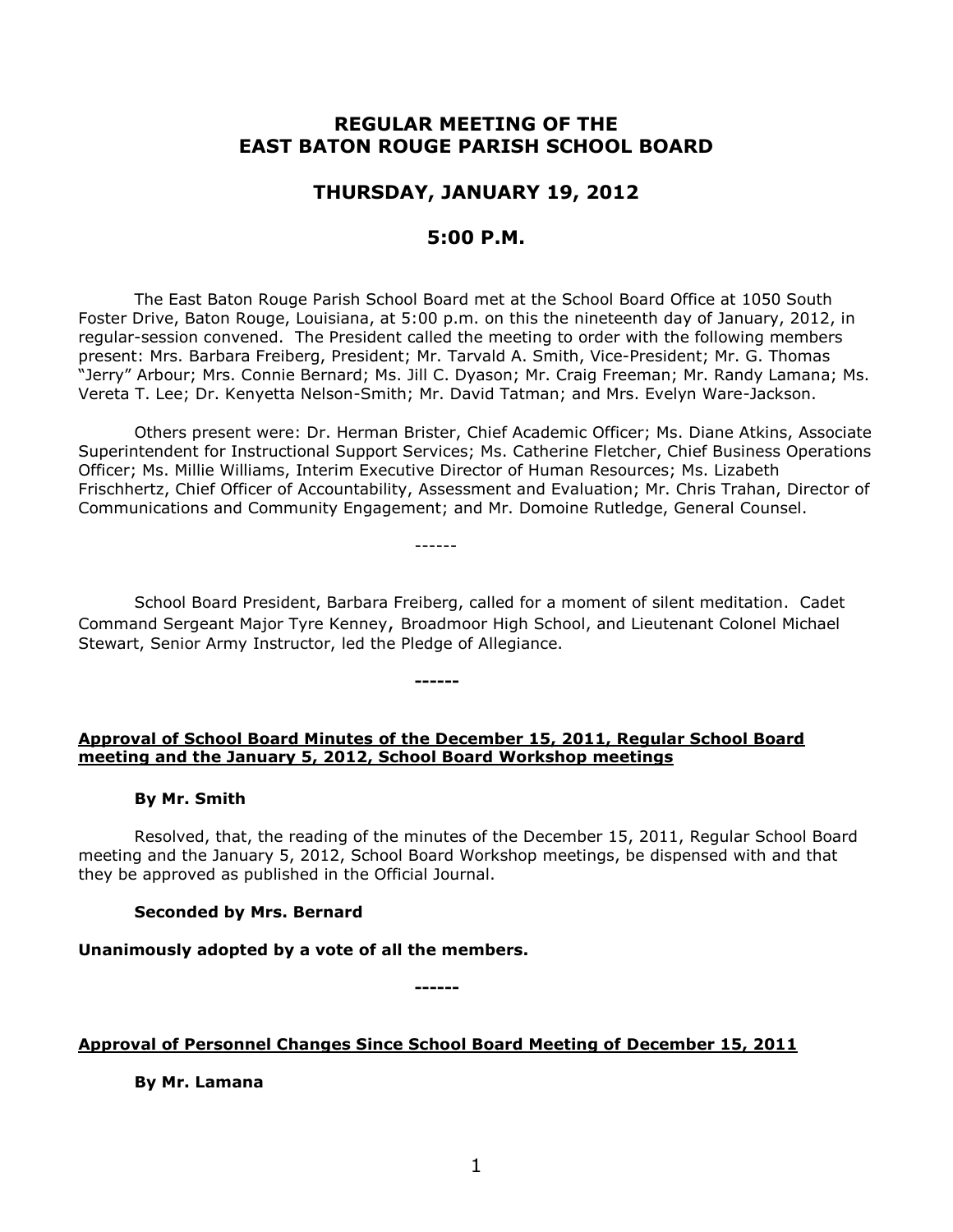Resolved, that, the changes in personnel since the School Board Meeting of December 15, 2011, be, and they are, hereby approved. **(A copy of the Changes has been marked "Official Copy" and placed in the files of the Board.)**

## **Seconded by Mr. Arbour**

## **Unanimously adopted by a vote of all the members.**

**-----**

## **Adoption of Resolution Proclaiming February 6-10, 2012, as "National School Counseling Week"**

### **By Dr. Nelson-Smith**

Resolved, that, the East Baton Rouge Parish School Board does hereby adopt a resolution proclaiming February 6-10, 2012, as "National School Counseling Week." **(A copy of the Resolution has been marked "Official Copy" and placed in the files of the Board.)**

**Seconded by Ms. Lee**

#### **The vote on the motion was as follows:**

| <b>Yeas: (9)</b>                 | Mr. Arbour, Mr. Tatman, Mr. Freeman, Mrs. Freiberg, Mr. Lamana,<br>Ms. Lee, Dr. Nelson-Smith, Mr. Smith and Mrs. Ware-Jackson |
|----------------------------------|-------------------------------------------------------------------------------------------------------------------------------|
| <b>Nays: (0)</b>                 | None                                                                                                                          |
| Abstained: (1)                   | <b>Mrs. Bernard</b>                                                                                                           |
| Absent: (1)                      | Ms. Dyason                                                                                                                    |
| The motion was declared adopted. |                                                                                                                               |

**------**

## **Adoption of Resolution Proclaiming the month of January 2012 as "National Magnet School Month"**

#### **By Mrs. Bernard**

Resolved, that, the East Baton Rouge Parish School Board does hereby adopt a resolution proclaiming the month of January 2012 as "National Magnet School Month." **(A copy of the Resolution has been marked "Official Copy" and placed in the files of the Board.)**

## **Seconded by Mr. Tatman**

## **Unanimously adopted by a vote of all the members.**

**------**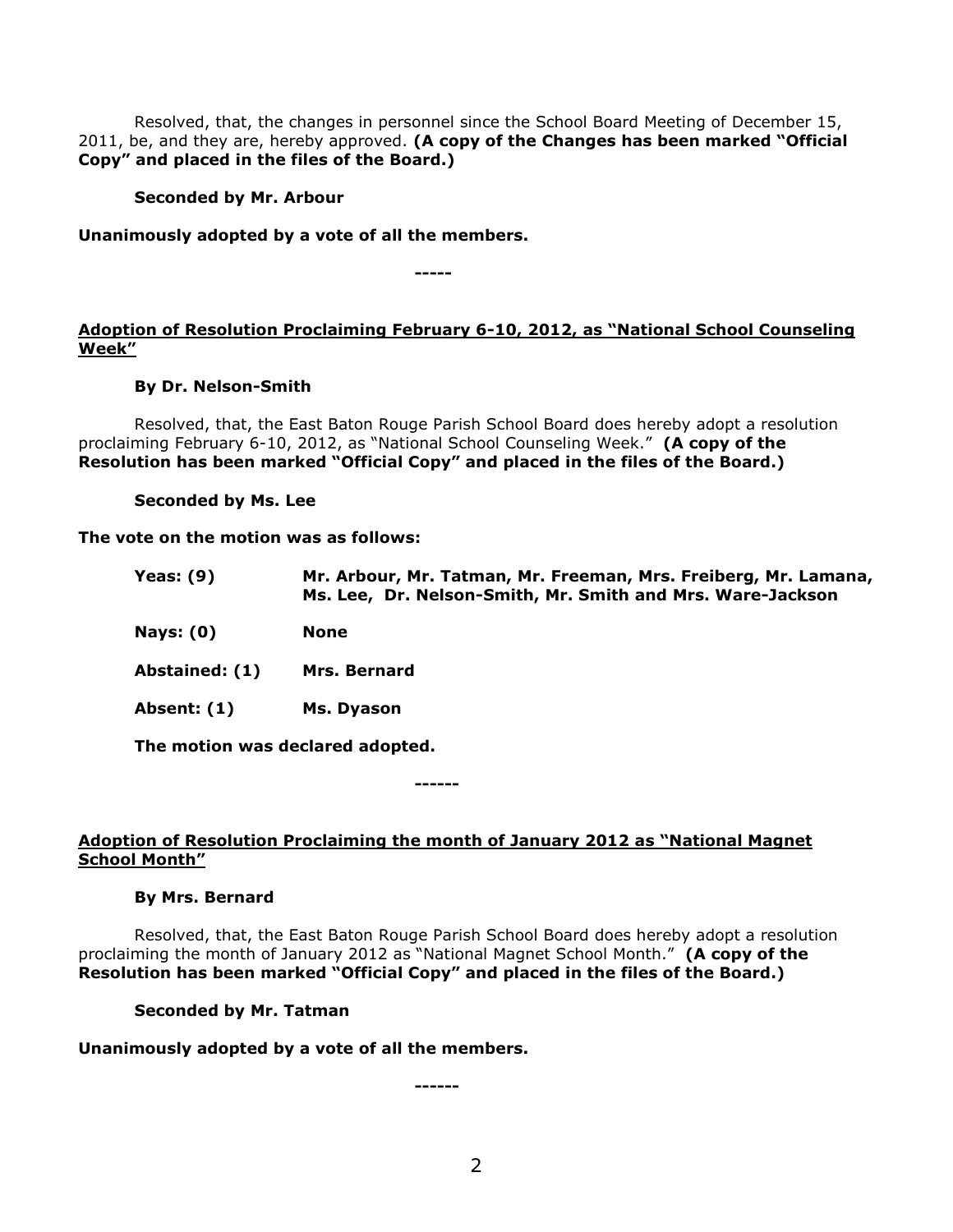## **Recommendation from General Counsel**

### **By Mr. Smith**

Resolved, that, the East Baton Rouge Parish School Board does hereby accept the recommendation of Mr. Domoine Rutledge, General Counsel, East Baton Rouge Parish School Board, in the matter of: P. Bridges & J. Jennings v. EBRPSB, et al, Docket No.: 578,484; Section "26," 19th JDC.

## **Seconded by Mr. Lamana**

#### **Discussion followed.**

**The following motion was made.**

### **Accept Items #9, #10, #11, #12 #13 #14 and #15** *In Globo*

### **By Mr. Freeman**

Resolved, that, the East Baton Rouge Parish School Board does hereby accept items #9, #10, #11, #12, #13, #14, and #15 *In Globo.*

### **Seconded by Mrs. Bernard**

### **Motion by Mr. Smith and Mr. Lamana was withdrawn.**

#### **Discussion continued.**

## **Approval to Consolidate Items** *In Globo*

#### **By Mr. Arbour**

Resolved, that, the East Baton Rouge Parish School Board does hereby give approval to consolidate items #9, #10, #11, #12, #13, #14, and #15 *In Globo.*

#### **Seconded by Mr. Smith**

### **Discussion continued.**

#### **Call the Question**

**By Mr. Tatman**

**The motion to consolidate items was approved.**

**Motion by Mr. Arbour and seconded by Mr. Smith to approve consolidated items was accepted.**

**Unanimously adopted by a vote of all the members.**